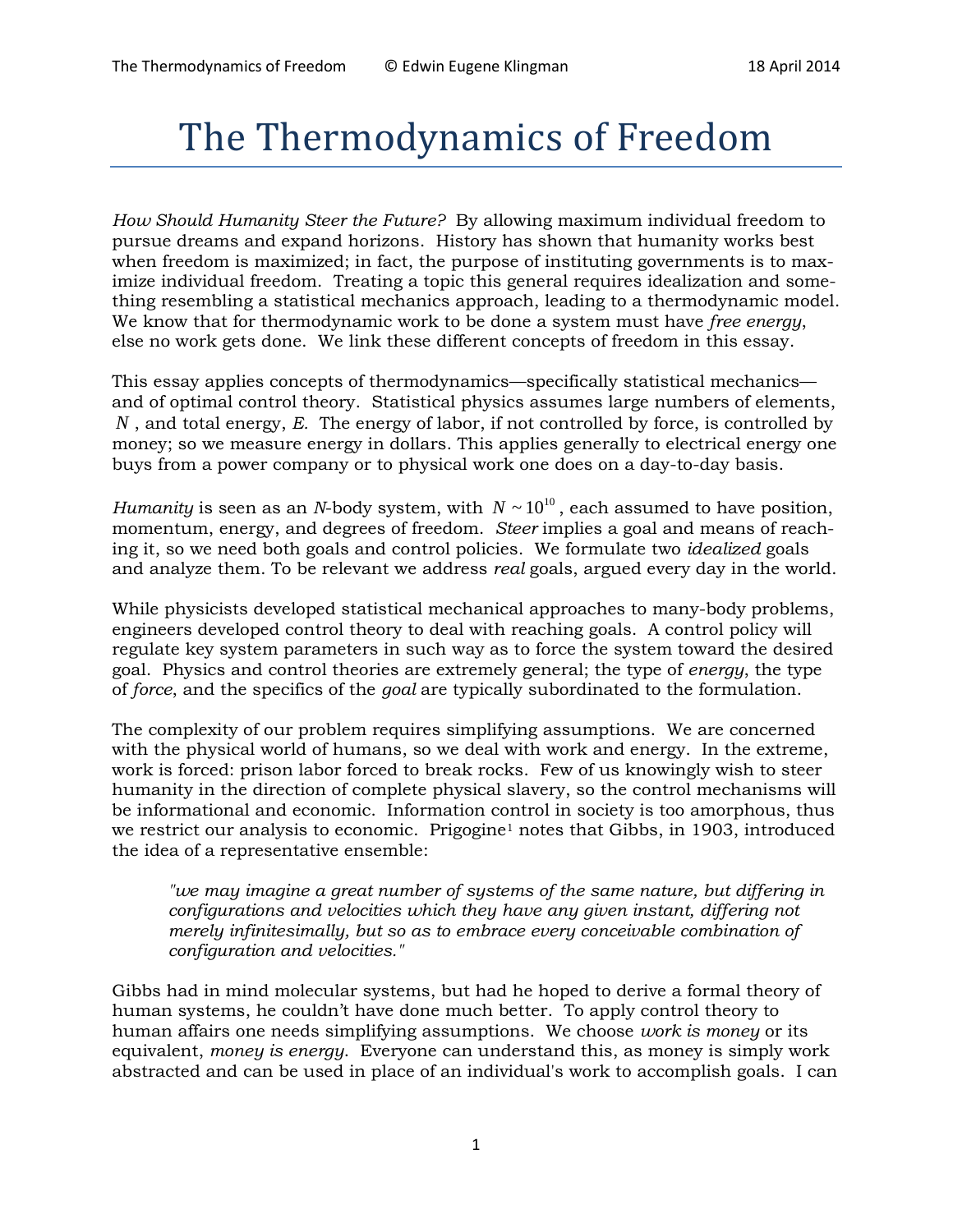build a house or I can pay money to have a house built, the result is the same, and this is true enough to justify the basis of our key assumption:

*Money and energy are interchangeable.*

Most statistical physics and most control theory can be formulated in terms of energy,  $E$ , so we can measure  $E$  in terms of money,  $\S$ . In fact, as this essay was written a *Physical Review Letters* paper2 appeared dealing with distribution and fluctuations *including wealth distributions—*in order to formulate non-equilibrium thermodynamics for driven (steered) systems. But first we discuss the relevant theory of control.

#### **Control Theory**

Newton, ~1650, defined controlling force as  $F = ma$ . Maxwell, ~1875, developed the basic idea of control—*feedback*—and applied it to his invention of a *governor* for steam engines and, thermodynamically, to *Maxwell's demon*. A century later, control theory had evolved to a theory of 'optimal' control, whereby one steers the system not only to reach a goal, but to extremize some cost function, such as fuel expenditure.

*Our 'cost function' will be individual freedom — we wish to maximize individual freedom while reaching our goal.*

Schultz and Melsa<sup>3</sup> presented control theory in the state function formalism developed by physicists. Despite the focus on *linear control systems*, the treatment of *stability* (via the state function and second method of Liapunov) "*can be directly extended to the analysis of nonlinear… systems."* As mankind is nonlinear, this is appropriate. But how does "stability" enter the picture? They note:

*" if we are to know anything about a system, we must first know that it is stable."*

Summarizing, they state:

"... the basic idea of feedback control: look at the desired output and use that *knowledge to affect the desired control."*

Thus the fundamental question: What is *the desired output* ? *What is the goal?*

## **Possible Goals**

While it is always interesting to fantasize about the future, the future begins right now, and right now we are generally offered two choices. We will simplify and idealize these choices and attempt to analyze them from a thermodynamic perspective.

*Stability* is requisite so we make it a basic goal. As the idea is to *conserve* the actual existence of the system (humanity) we call '*stability'* the *conservative* goal.

But mere existence is not humanity's *only* goal. To "steer humanity's future" implies *progression*, so we will call '*equality'* the *progressive* goal4.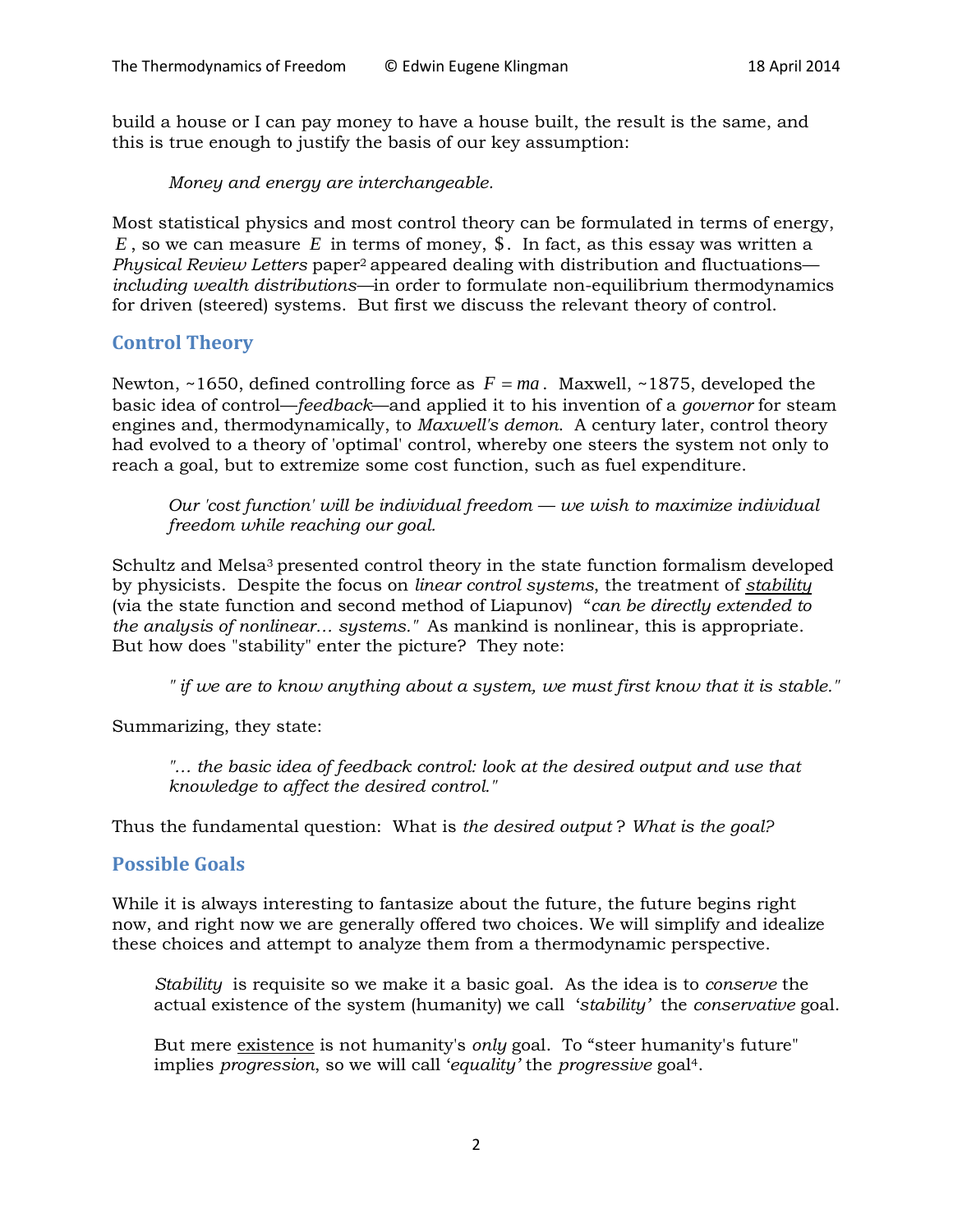Defining properties of the many body system—the measurement units, the goal, and the cost function—enables our analysis by formulating the description in terms of distributions over the system. Statistical mechanics typically *distributes energy* over particles; here energy, work, and money will be used interchangeably.

## **Statistical Distribution of Energy**

The macroscopic theory of measureable thermodynamics was augmented by development of the microscopic theory of statistical mechanics. This assumes a system of *N* particles partitioned into categories with  $n_i$  particles in the  $j<sup>th</sup>$  category having energy  $\epsilon_i$  so that, if energy *E* and number of particles are conserved then constraints apply:

$$
\sum_{j} n_{j} = N \quad \text{and} \quad \sum_{j} n_{j} \varepsilon_{j} = E. \tag{1}
$$

It is easy to show that this leads to a normal distribution. Key to this is the ability to 're-arrange' the particles in the partitions, and to count the possible ways in which the rearrangements can occur. Those arrangements (microstates) that result in the same total system energy are maximized in the sense that they lead to the 'most probable' state of the system. *It doesn't matter which individual particles are in which partition* (that is, how much energy they have), after equilibrium is reached, interactions that exchange energy tend to *stabilize* the equilibrium (shape) of the distribution. *Thus the fact of socio-economic mobility is accommodated naturally*. Although thermodynamic variables are based on macrostate measurements, the "partition function" derived through microstate analysis can be used to derive the macrostate variables of thermodynamics. The most relevant macrostate variables are 'free energy' *dE* available to accomplish work, temperature *T* , entropy *S* and work *W* :

$$
dE = T dS - dW. \tag{2}
$$

Temperature and pressure are considered constant  $(dT = dp = 0)$ ; temperature is a measure of average energy, and *dS* is a measure of change in system order. When work  $dW$  is accomplished, the *free energy* decreases. If there is no free energy,  $dE = 0$ , no work can be accomplished (through economic forces). [ See *Endnotes.* ]

Sears<sup>5</sup>, using a more general expression,  $dE = dU - T dS - S dT + pdV + V dp$ , notes that, in any infinitesimal process, the work done is equal to the decrease in the free energy of the system, while "the mechanical engineer is interested in reversibility and entropy … something has been "lost" when an irreversible process takes place in the steam engine or turbine." Sears states:

*"What is lost, however is not energy but opportunity – the opportunity to convert internal energy to mechanical energy."*

With this very brief introduction to statistical mechanics and thermodynamics, we now return to the distribution policies that drive the system. We begin with the ideals: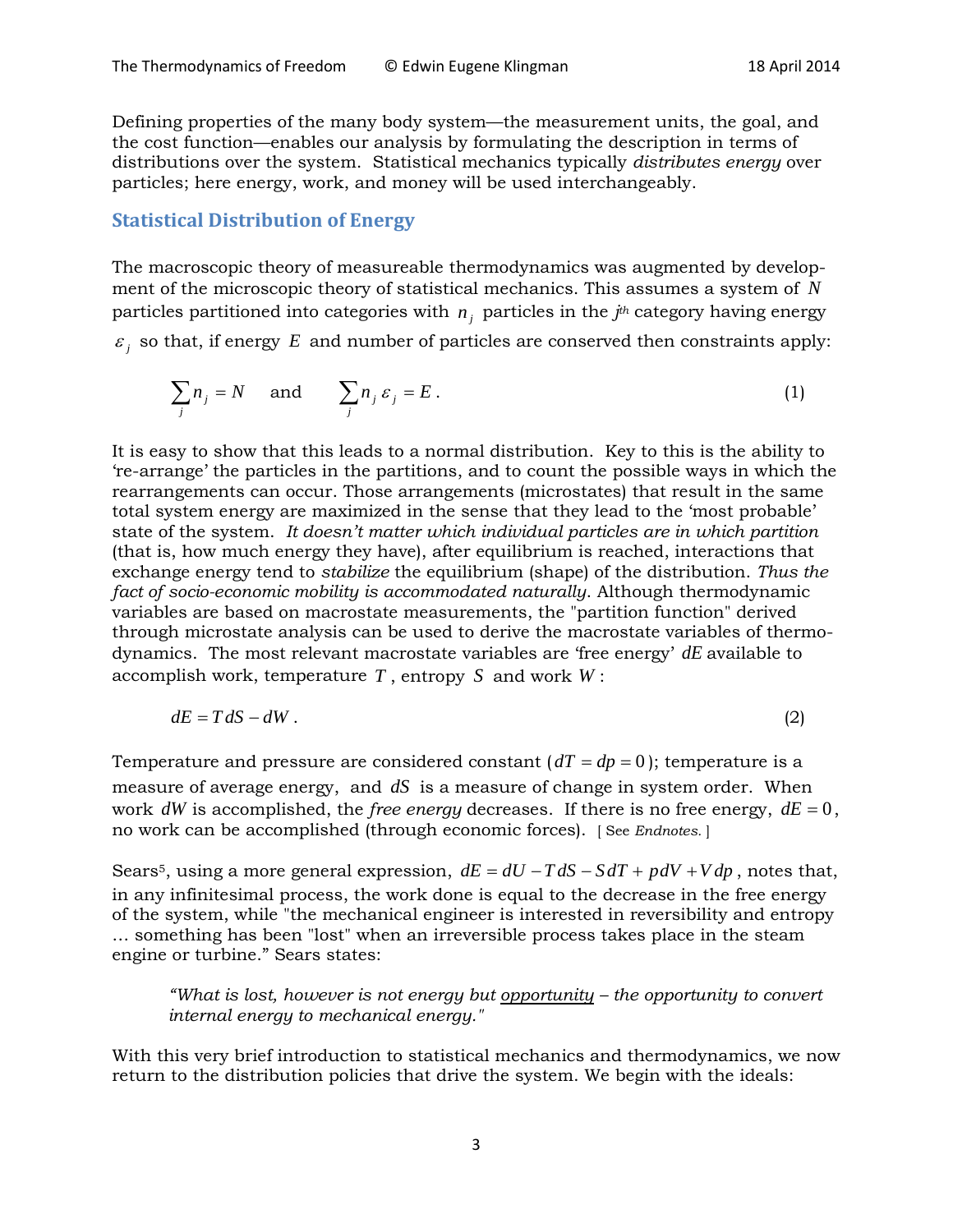## **The Ideals**

It's easy to state these ideals: The *stable* distribution is the *normal* or *Gaussian* distribution, in which deviations from equilibrium tend to restore the system to equilibrium. The *equal* distribution is even simpler: every human has the same energy/money. If we represent *energy per body* on the horizontal axis, and number of bodies with specific energy on the vertical axis,  $n_i = n(\varepsilon_i)$ , we find ideal distributions:



Physicists know that one distribution is natural, occurring almost everywhere in the natural world, while the other is almost impossible to find in nature. Such ideal distributions simplify the problem, but are not realistic, so we examine the problems with these ideal distributions, beginning with the conservative.

### **Concessions to Reality**

The normal distribution ranges from zero to a maximum energy. At the low end, the available energy is insufficient to support life. This can be changed by establishing a *cut-off* in the normal curve via transfer payments. Taxation reshapes the distribution, truncating the high as well as the low end. An ideal conservative goal modified by humanitarian concerns complicates the analysis but does not inherently change the goal.



The establishment of a threshold changes bio-evolution to economic evolution. The human duty to care for one's family is natural; the decision to establish a poverty level or absolute threshold, below which no human should fall, marks the beginning of civilization. Call the artificial cutoff the *poverty level.* Once the marker is laid down, forces are brought into play whose goal is to move the marker, and, over time, as the bar keeps rising, most in poverty live better than did kings only a century or so ago<sup>6</sup>; many have flat screen TVs, *iPhones*, cars, housing, a fantastic range of entertainment7.

So the simple goal of stability is modified from the natural Gaussian shape to a new more complex shape, reflecting the reality of humanitarian values. Next we find that the simple progressive ideal also comes up short against reality, and requires significant modification.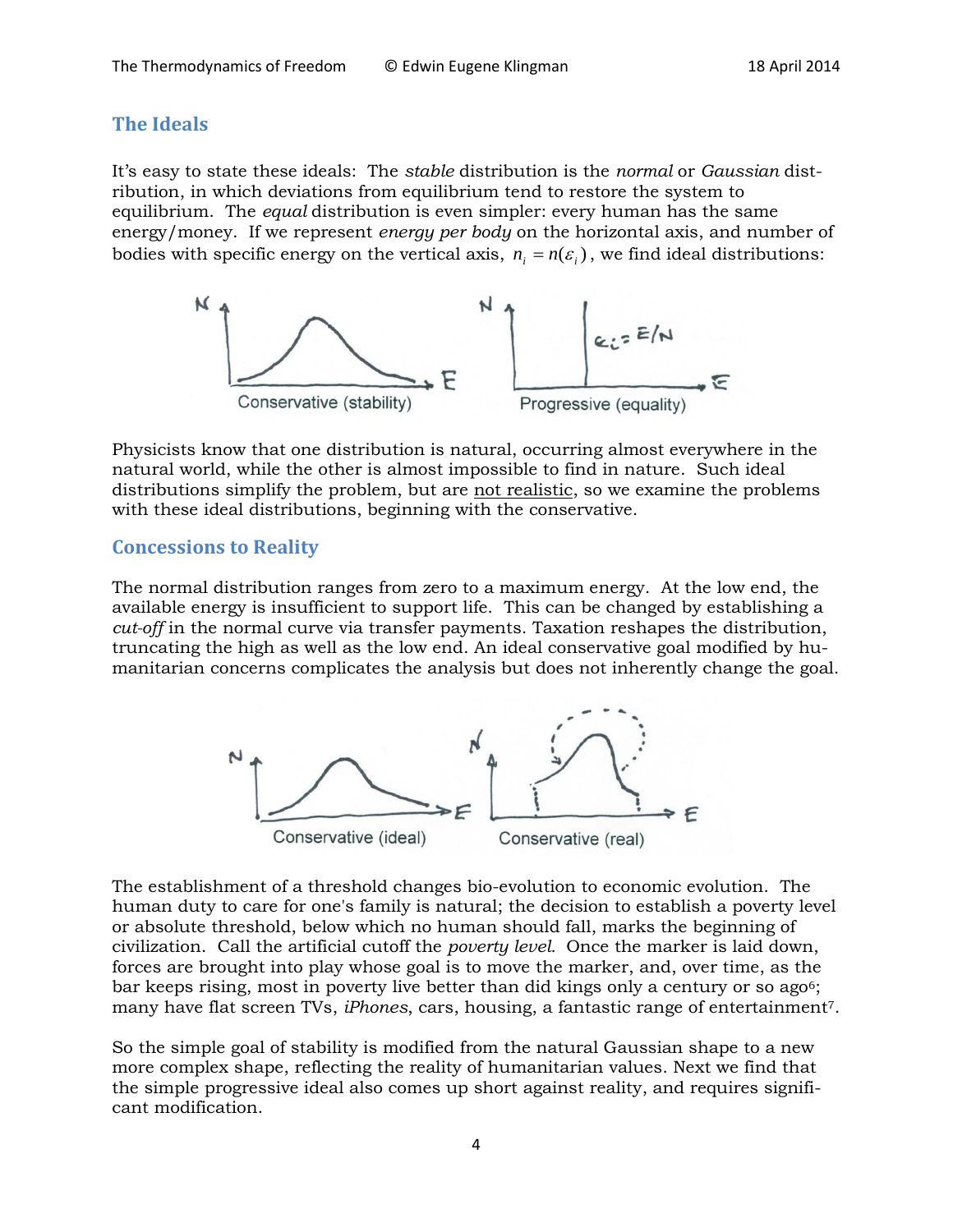The progressive goal replaces *the normal distribution* with a *delta function* in the name of equality. But states where everyone is equal are not stable, or even possible, as most interactions are local, and many are 'nearest neighbor'. If no one controls more energy than anyone else, the free energy, used for accomplishing goals, vanishes. Since the goal of equality is to remove differences, this removes pressure, the thermodynamic force per area available to do work. As the difference between party *i* and party *j* equalizes, the energy difference  $dE = |E_i - E_j| \rightarrow 0$ . This is the free energy of the system, available to do work, providing the opportunity to accomplish goals. As it goes to zero, there is no 'difference of potential' that corresponds to force. [ See *Endnotes.*]

So the *ideal* progressive goal is self-defeating. With no free energy the system becomes close to frozen. Even a fluctuation of local energy cannot move through the system in a preferred direction; it diffuses, hardly a control mechanism. How can this be made to work? The *realistic* goal recovers a non-zero free energy by the introduction of *two* classes—inherently *unequal*—an alpha class and a beta class.



Now we have a *huge* free energy to do work with, which can be simply described as

$$
dE = n_{\alpha} \varepsilon_{\alpha} - n_{\beta} \varepsilon_{\beta} \tag{3}
$$

where  $n_i$  is the number of humans in class *j* and  $\varepsilon_i$  is the energy/wealth of each human in class *j* and where  $n_{\beta}$  >>  $n_{\alpha}$  and  $\varepsilon_{\alpha}$  >>  $\varepsilon_{\beta}$ . In this workable scheme, *equality* is a smokescreen, since the progressive ideal, a state of "equality", is *impossible* according to this model. To allow free energy to work, the progressive reality must create an unequal two-class society, with vast numbers of serfs and a smaller number of elite lords: the governed and the governing.

If we overlay the truncated normal distribution on the two-state progressive system, the vast majority (all but the lords) appear better off in the natural system.

A conceptual overlay is shown: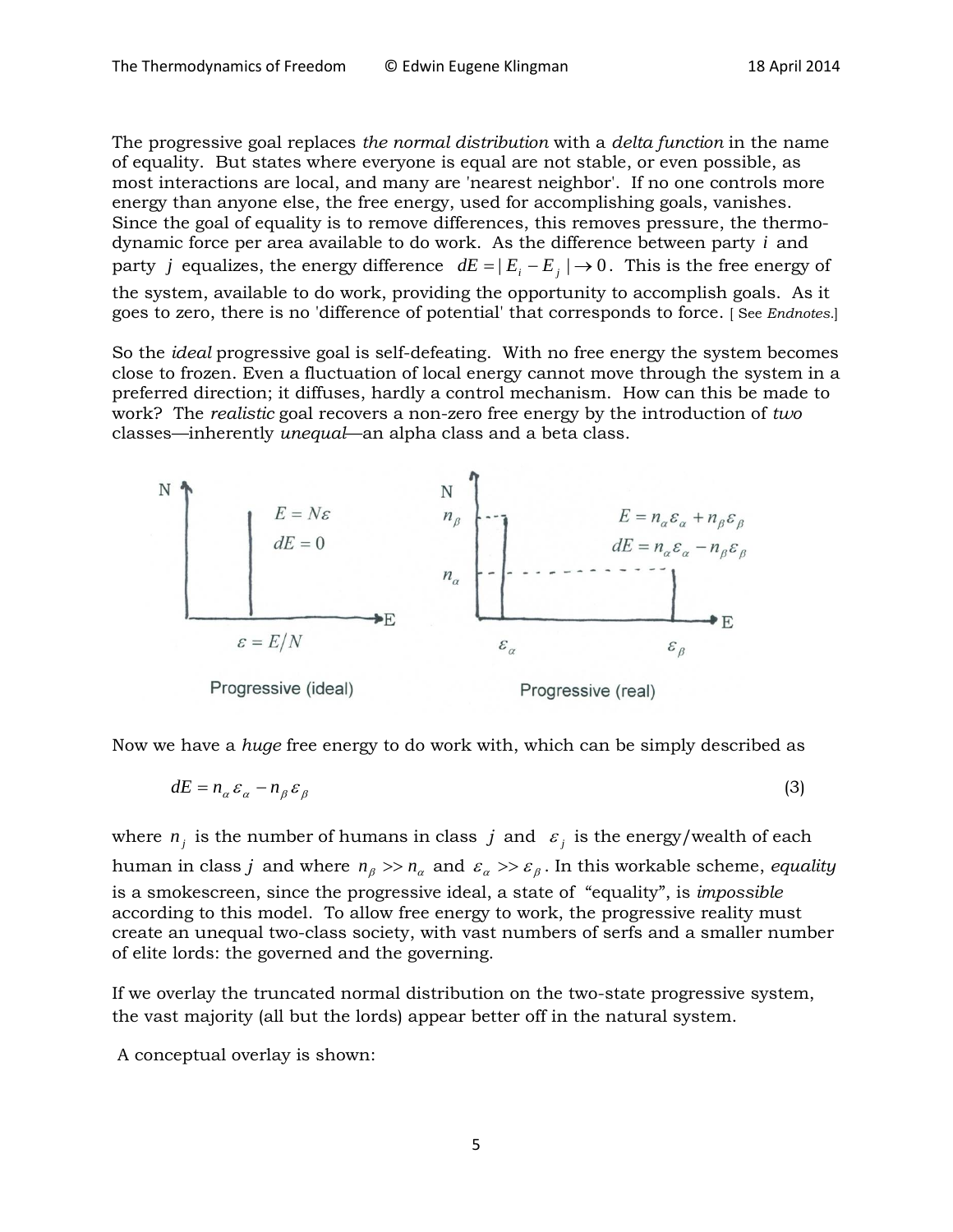

Conservative overlaid on Progressive (not to scale)

What is not so clearly defined in the progressive goal is the mechanism for *enforcing equality*. If the system reaches its goal of  $dE = 0$  at time  $t = t_0$ , are any intra-system exchanges of dollars allowed? Almost certainly yes. With no enforcement mechanism, after a few exchanges some will have more energy than others—so what was the point of *a moment of equality*, if citizens become once again unequal? Yet any enforcement mechanism capable of maintaining equality will be indistinguishable from slavery, requiring Berlin walls to keep slaves from escaping and internal passports to change position (from one city to another), thus reducing degrees of freedom. The *actual* goal, since the *ideal* is unattainable, becomes maximum control for alpha class, minimum freedom for beta class. Most discussion of competing goals gets lost in emotion*, ad hominism*, and irrelevant sidetracks—a reason to focus on *essential* aspects. For progressives, this is equality, for conservatives it is stability with maximum freedom.

*The conservative goal is unequal in its essence*

*The progressive goal is unstable in its essence*

It is impossible for  $10^{10}$  humans to be 100% equal. Kurt Vonnegut (certainly no conservative) illustrated this in a short story '*Harrison Bergeron'* beginning8.

*"The year was 2081, and everybody was finally equal. They were not only equal before God and the law. They were equal in every way. Nobody was stronger or quicker than anybody else. All this equality was due… to the unceasing vigilance of agents of the United States Handicapper General."*

"... George and Hazel couldn't think about it very hard. Hazel had a perfectly *average intelligence, which meant she couldn't think about anything except in short bursts. And George, while his intelligence was way above normal, had a little mental handicap radio in his ear he was required by law to wear at all times. It was tuned to a government transmitter. Every 20 seconds or so, the transmitter would send out some sharp noise to keep people like George from taking unfair advantage of their brains."*

Vonnegut illustrates well the absurdity of the idea that everyone can be made "equal".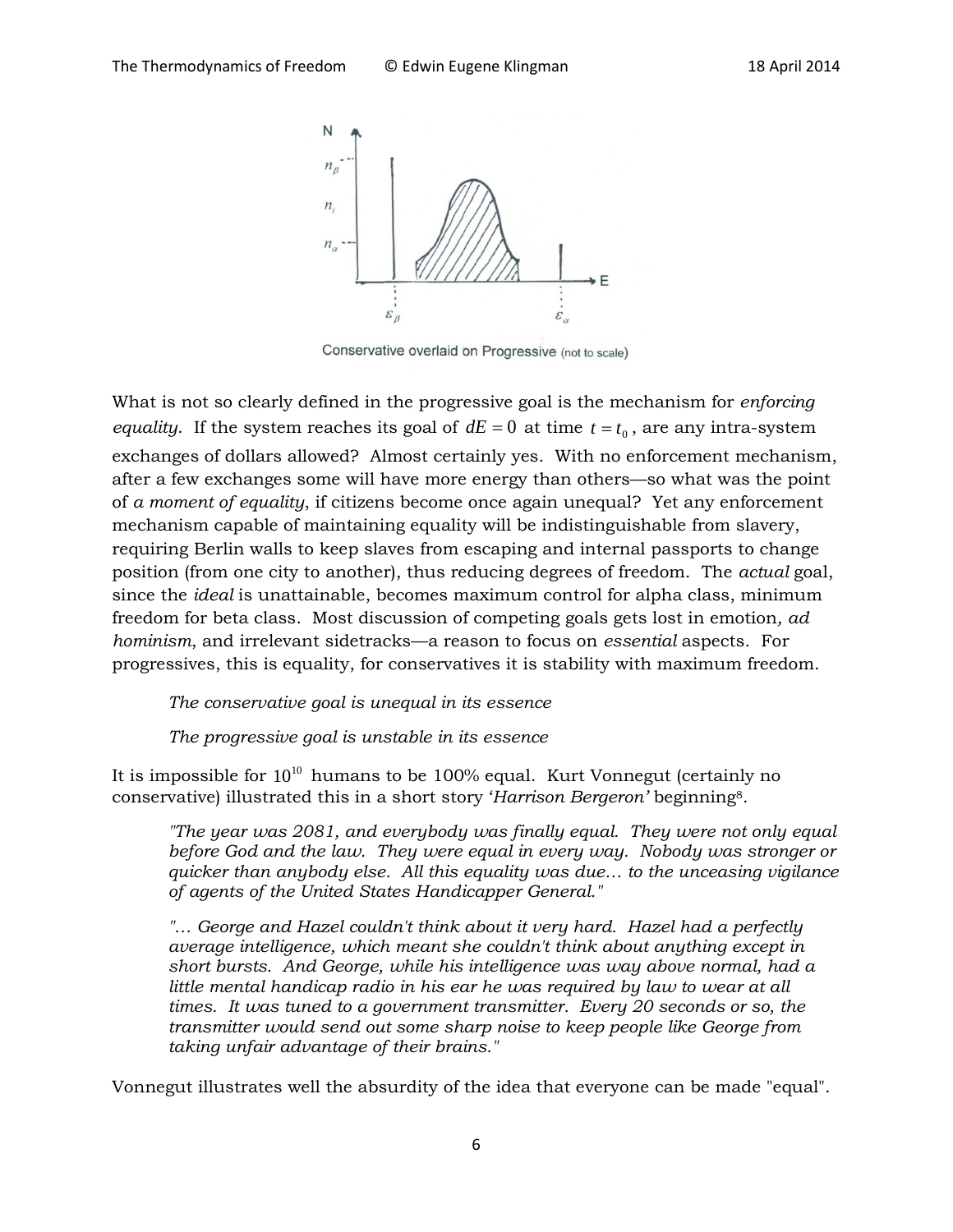## **A State of Fear**

Vonnegut's vision of equality is scary. Recent polls 9,21 show that 72% feel the federal government is the greatest threat to the US future, while 37% actually fear the federal government. Communism is 'equality' based on fear and absolute force. Peter Gluck in his FQXi essay 10 observes from personal experience that "*the status of second class, oppressed citizen… in a communist dictatorship is an especially good school for learning about the non-ideality of the world and the sub-optimality of human existence."*

The conservative ideal of stability *with maximum freedom* leads to normal distribution. The progressive ideal of equality leads to maximum freedom only for the state (lawmakers who exclude themselves from the laws), with police required to enforce the unnatural state of "equality". For those who lack the history of the last century or can't imagine life in a master/slave state, I recommend *Child 44* by Tom Rob Smith<sup>11</sup>.

Of course (in the US) we have neither ideal conservative nor progressive systems. But capitalism has skewed toward "crony capitalism", where tax monies are inordinately given to the organizations that most effectively buy off politicians, *both unions and corporations*. And government is structured such that one president and 100 senators accrue ever-expanding power—with citizens becoming relatively ever more powerless.

There is a big push for 'equality', but our thermodynamic analysis shows that equality of state is impossible. The question is whether the system is to be designed around a normal distribution of one class of citizens or a two-class system: master/slave. For most this is clear—for the alpha class, benefitting from their position, not so clear.

## **How should we steer the future of humanity? With local control.**

#### Schultz and Melsa<sup>3</sup> early recognized that

"*modern control theory dictates that these variables should all be fed back, after suitable weighting*."

They state: "*one of the basic aims of this book is to make the reader appreciate how and why all the system state variables should be fed back*." In economic terms, this implies that a centralized price-setting system, such as the Soviet's system to set fifty million prices, cannot compete with a system in which prices are set according to local supply and demand. The nature of centralized control is inefficiency: The huge *dE* shown in eq. (3) can get work done but the inefficiency is tremendous and the cost to the beta class almost unbearable—much of the Soviet citizen's day was spent waiting in line for goods, or even to pay. In the 80s, when travel restrictions loosened, Soviet visitors, seeing a Safeway food store for the first time, simply broke into tears. And a viral conservative email illustrates the inefficiency of our own overgrown government:

During the three and a half years of World War II, starting with the Japanese bombing of Pearl Harbor in December 1941 and ending with the Surrender of Germany and Japan in 1945, the U.S. produced 22 aircraft carriers, 8 battleships, 48 cruisers, 349 destroyers, 420 destroyer escorts, 203 submarines, 34 million tons of merchant ships, 100,000 fighter aircraft, 98,000 bombers,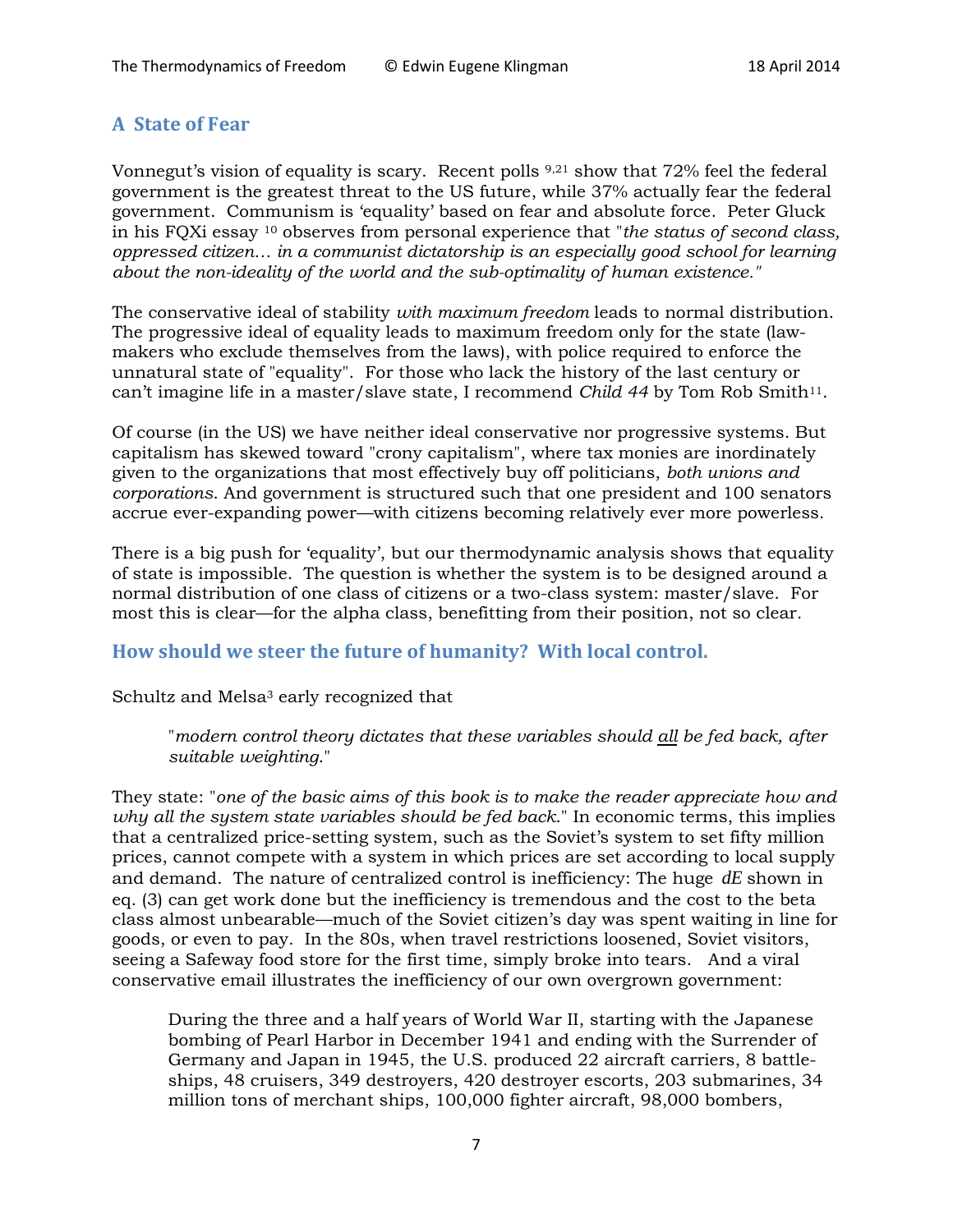24,000 transport aircraft, 58,000 training aircraft, 93,000 tanks, 257,000 artillery pieces, 105,000 mortars, 3,000,000 machine guns, 2,500,000 trucks.

We put 16.1 million men in uniform in the various armed services, invaded Africa, Sicily and Italy, won the battle for the Atlantic, planned and executed D-Day, marched across the Pacific and Europe, developed the atomic bomb and ultimately conquered Japan and Germany.

It's worth noting, that during the almost exact same amount of time, the current US administration couldn't build a functioning web site.

Central planning creates scenarios like the recent 'Job Stimulus' where the average new job cost \$400,000 (five to ten times the cost of real jobs.) Or where the majority of 'signups' under Obamacare were those who lost their existing plans. Is central control of one sixth of the economy the goal—with politicized IRS involved in a citizen's health, from cradle to grave? How do we decentralize inefficient government in favor of local control? Kirk notes<sup>12</sup> that "classical control system design was/ is generally a trial and *error process in which various methods of analysis iteratively determine the design parameters of an 'acceptable system'".* John Hodge analyzes the problem beautifully in his 2014 FQXi essay 13:

*"Each social issue the federal government assumes is dealt with in the most expensive manner and in a trial-and-error manner… competition among the states to determine the best policy on any one issue is ignored [despite the fact that] trial-and-error is a problem-solving method for problems more complex than existing knowledge can predict. Increasing the number of trials decreases the time and expense needed to solve problems." [effectively parallel processing!]*

Based on *ubiquitous Internet connectivity*, many decentralizing options exist: *craigslist, Amazon, eBay,* … even privatized space efforts. Last week *Science* editorialized14:

*"… private support is rising, a growing number of billionaires are investing in science ….[they] bring a refreshing new perspective to the projects they support, because they are typically not afraid to take risks, abhor bureaucracy, and nimbly cross disciplinary boundaries."* 

almost the polar opposite of government supported science paid for by taxpayers. The problem is to design a system to replace the inefficient economic structure of government. We'll still need essential services (police, etc.), but there will be less reason to extract money in taxes to give to politicians to distribute to friends and supporters<sup>15</sup>. Or to create jobs at a cost up to 10 times the going rate, or pensions for public officials two to five times those of 'mere' citizens. So we should steer humanity's future away from a two-state centralized-control (control by the master class over the slave class) in favor of local distributed systems, attendant to local problems, with as efficient as possible a distribution scheme. It is good to recall that the Internet, as we know it, is only 20 years old, *iPad* less than a decade. Also significant are *PayPal, Bitcoin, E\*TRADE, Amazon, eBay, MOOC'*s—key technology that *automates processing of money* allowing us to design a system to remove much of the control of money from the inefficient and corrupt processes of government. Sabine Hossenfelder 16 notes: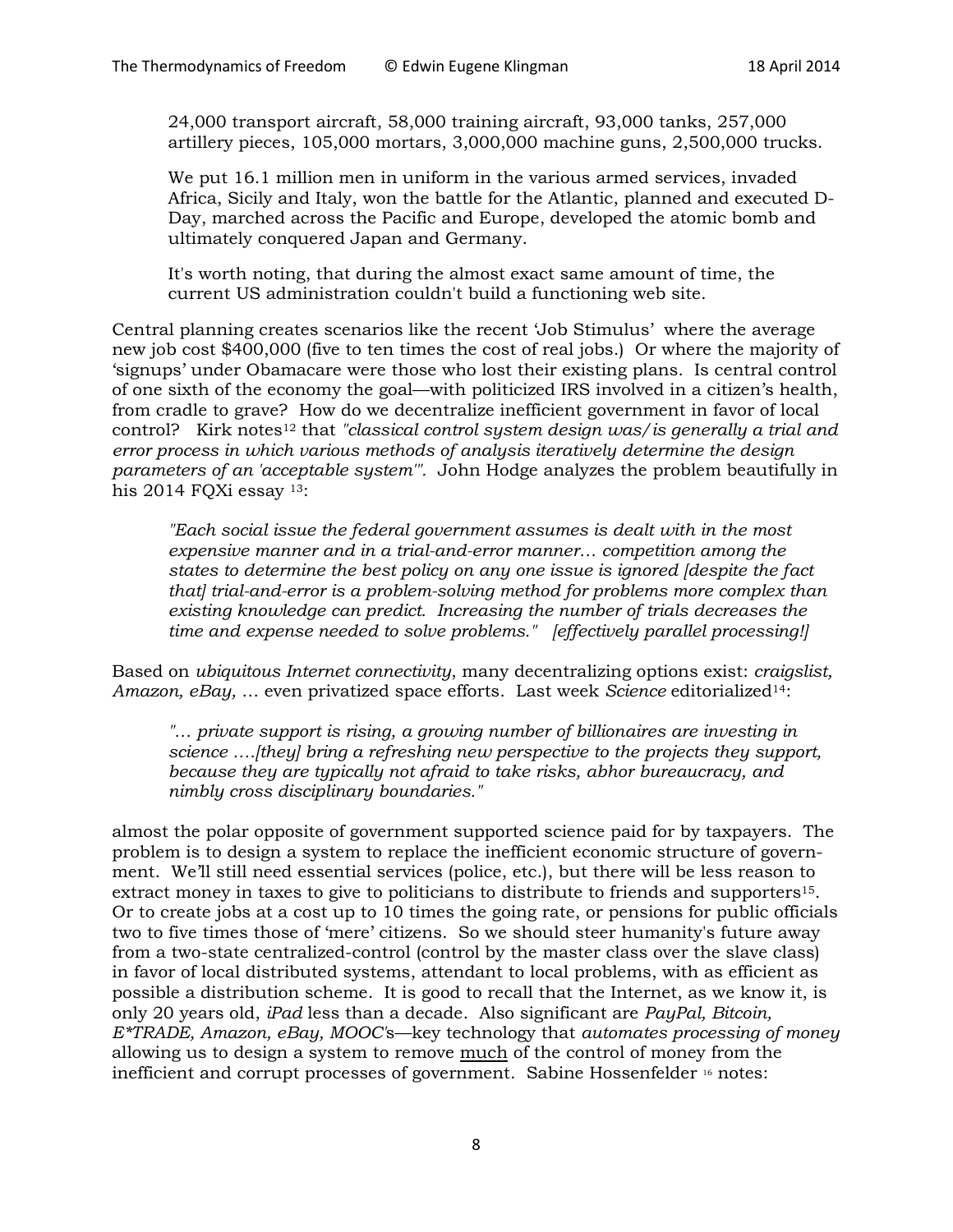*"The point here is not to manipulate people into changing their ways because I or you or some supercomputer thinks it would be better if we do more of this or that. The point is to help people make decisions. [But] the necessary information for individuals to learn… is too expensive. [And] we know how to solve these problems. We solve them by bringing close what is far away." [local feedback]*

Why not an educational fund to replace the welfare that pays people to do nothing? Base it on *paying people to learn*—replacing the current system, wherein one graduates with a degree and a debt equivalent to a mortgage on a modest home. Similarly, *unemployment benefits* should be replaced by the same educational fund. An effective program that rewarded learning would be an incredible improvement over a welfare system that often amounts to simply subsidizing a voting constituency. *Teach them to fish, don't feed them fish*. *Pay-to-learn courses* include any knowledge that improves society—classes on handling money, first aid, child care, or physics with pay proportional to degree of difficulty. There will be cheaters, and scams, but how does this differ from the widespread fraud and abuse of welfare, disability, or other government largess today? Systems can be designed to minimize cheating.

An automated scheme for paying people to educate themselves has to be superior to paying people to secure their vote. Cost of government should fall as direct payments reach the people in need and pay for self-improvement. How do we design a complete system to replace an inefficient and impersonal government that has become the main problem. Obviously it won't be easy. It wasn't easy to design the money processing systems exhibited by *Amazon, eBay, E\*trade* and others, or the game technology of "*The Room*" 17, or new educational schemes such as MOOCs18. But their existence proves that the technology and infrastructure needed are available, and they offer a possibility of better helping individuals than the transfer schemes based more on capturing a dependent voting bloc than on actually improving people's lives. I do not suggest government, conservative or progressive, can be made less corrupt in its nature. But new technology offers the possibility of automating some functions that involve government distribution of taxes, with the usual gains from disintermediation.

#### **Summary:**

When the natural order is characterized as "inequality", with the pretense that, when  $dE = 0$  humanity will be equal, the focus is on achieving an impossible goal. Our statistical formulation makes clear that this 'feel good' term is misleading in the extreme. It is natural to argue over the optimal shape of distribution curves, but a thermodynamic framework should help us see the essential issues with clarity.

Further clouding the facts, there appears to be a psychological need in most people to believe in "something greater". For some this greater is *God*. For others, this greater is *The State*. This essentially religious aspect of the problem is not addressed in this essay, as it seems to be outside the bounds of rational solution. Any belief system may tend to subordinate rational facts to strongly held religious tenets. This essay is an attempt to lay out such facts clearly.

Freedom requires choice, which is why equal opportunity represents freedom, and equal outcomes represent totalitarianism.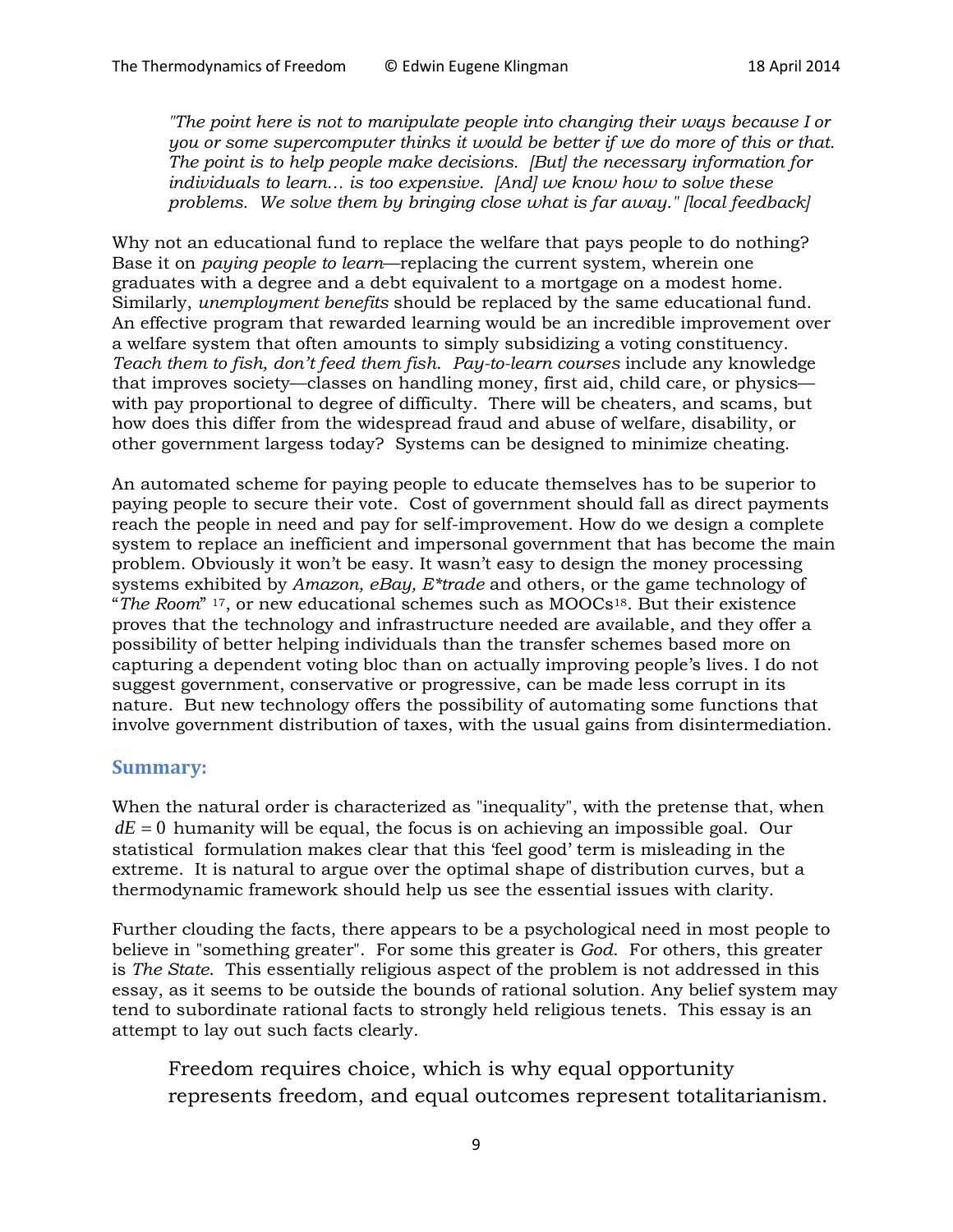# Endnotes:

Although our analysis is based in statistical mechanics, the concept of *free energy* derives from thermodynamics. The presentation follows Fermi's *Thermodynamics 19*.

*Free Energy* In purely mechanical conservative systems, energy is equal to the sum of the potential and kinetic energies, and hence is a function of the dynamical state of the system (i.e., the positions and velocities). If no external forces act, energy is constant,  $U_A = U_B$ , where *A* and *B* are successive states of an isolated system. With external forces,  $U_A$  need no longer be equal to  $U_B$ . If *W* is the work performed by the system during transformation from initial state  $A$  to final state  $B$ , then conservation of energy

$$
\Delta U = U_B - U_A = -W \tag{A1}
$$

where −*W* is the work performed by external forces during transformation, and *W* depends on end states and not on the path connecting them. In practice, only *differences* of energy are important in analyzing work. If no heat flows,  $\Delta U + W = 0$ , else we can define Q equal to the energy of heat that flows during the transformation

$$
\Delta U + W = Q \qquad \qquad \text{First Law of Thermodynamics} \tag{A2}
$$

For cyclic systems,  $W = Q$ , i.e., the work performed during a cyclic transformation is equal to the heat absorbed by the system.

*Entropy* Next consider a system *S* that undergoes a cyclic transformation, such that during the cycle the system receives heat or surrenders heat to a set of sources having temperatures  $T_1, T_2, ..., T_n$  and amounts of heat exchanged between the system and sources is  $Q_1, Q_2, ..., Q_n$ . It can be shown that

$$
\sum_{i=1}^{n} \frac{Q_i}{T_i} \le 0
$$
\n(A3)

where equality holds for a reversible cycle. [ *Energy/money can flow either way!* ] If *dQ* is the infinitesimal amount of heat received by the system from a source of temperature *T* we have, over a complete cycle,

$$
\oint \frac{dQ}{T} \le 0. \tag{A4}
$$

This is the basis of *thermodynamic entropy*, *S* , a new function defined such that

$$
S(B) - S(A) = \int_{A}^{B} \frac{dQ}{T}
$$
 where  $dS = \frac{dQ}{T}$  (A5)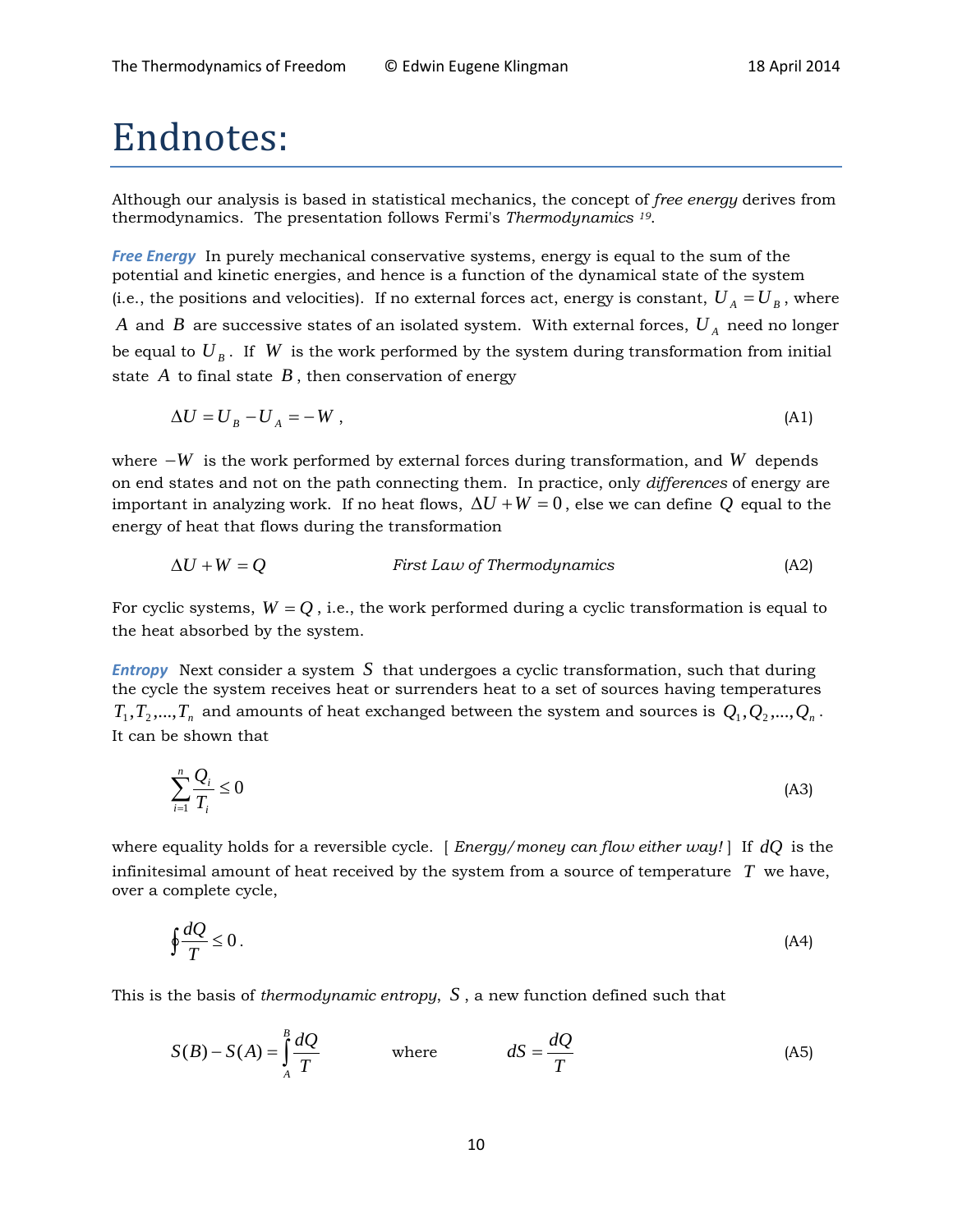such that entropy varies by amount *dS* when the system receives an amount of heat *dQ* at the temperature  $T$ ; the entropy of a multi-part system is very often the sum of the entropies. The *entropy is a measure of order in the system* and is related to information theory's entropy. If the temperature is constant, then

$$
Q = \int_{A}^{B} dQ \leq T\{S(B) - S(A)\}
$$
 (A6)

which is an upper limit to the amount of heat which the system can receive from the environment. From (A2) we have  $W = -\Delta U + Q$  and we define a function E, called the *free energy*,

$$
E = U - TS \qquad such that \qquad dE = dU - TdS \tag{A7}
$$

where

$$
W \le E(A) - E(B) = -\Delta E \tag{A8}
$$

For constant temperature systems, the work done by the system during the transformation is equal to the decrease in the free energy of the system. Consequences follow:

- o "If the free energy is a minimum, the system is in a state of stable equilibrium; this is so because any transformation would produce an increase in the free energy [which contradicts the assumptions]."
- o Thus the progressive state with huge free energy,  $dE \gg 0$ , is unstable, while the ideal case of equality, in which  $dE = 0$  cannot produce work.

*Wealth Distribution* The *natural distribution of energy* is Gaussian and self-restoring; exchanges of energy will maintain the shape of the distribution, hence it's *self-steering*. If a system ceases to be in equilibrium, we need non-equilibrium statistical mechanics, despite that there is no unified principle characterizing fluctuations. A *Phys Rev Lett* paper dealing with distributions2, *including wealth distributions*, considering non-equilibrium thermodynamics for driven systems found gamma distributions which have been observed in the past in different contexts, states:

*"– why the gammalike distributions arise in different contexts irrespective of different dynamical rules – still remains unanswered."*

I suggest the answer: The gamma function is the generalization of the factorial, the basis of the partition function—the fundamental entity from which the theory of statistical thermodynamics is derived. Robert Bruce Lindsey<sup>20</sup> presents the generalized Gaussian distribution formula, based on factorials, *n*!, and also introduces the gamma function:

$$
\Gamma(n) = \int_0^\infty z^{n-1} e^{-z} dz \quad \text{where , for integers, } \Gamma(n+1) = n! \quad \Rightarrow \quad n! = \int_0^\infty z^n e^{-z} dz \qquad (A9)
$$

We have argued that thermodynamic 'free energy' is the appropriate concept for analyzing wealth distribution policies for '*Steering the Future*' and therefore that statistical physics of distributions is relevant. A fact, that a generalized factorial applies "*in different contexts irrespective of different dynamical rules",* implies a range of application of such an approach and suggests that scientific analysis of distribution policies is valuable.